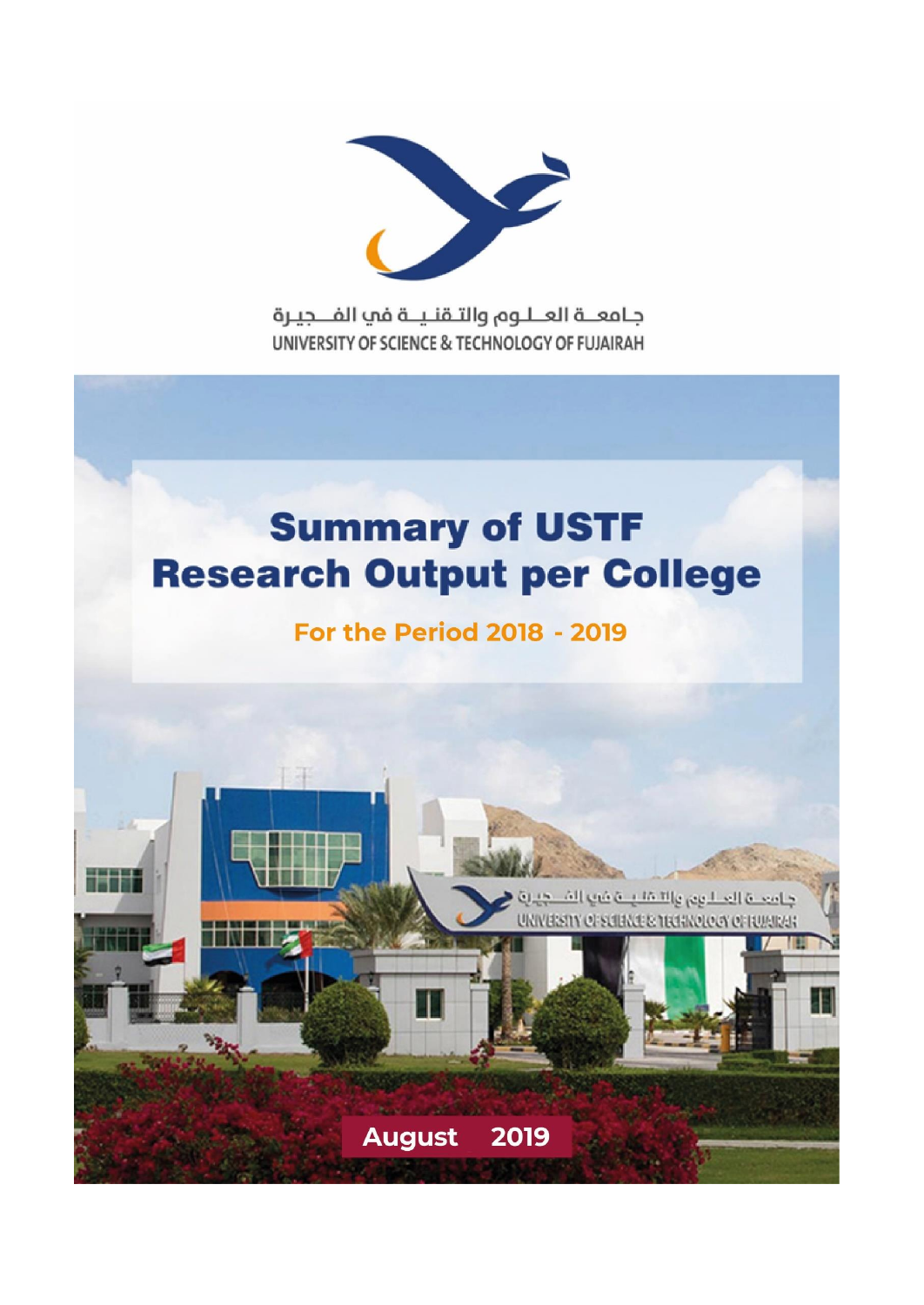

جامعــة العــلـوم والتـقنـيــة في الفـــجيـرة UNIVERSITY OF SCIENCE & TECHNOLOGY OF FUJAIRAH

# **University of Science and Technology of Fujairah (USTF) Research Per College for Academic Year 2018-2019**

# **I. Published Scientific Work**

## **A. Published Books**

## **College of Humanities and Sciences**

.1 **البياتي، ياس خضير، ،**2018 **المدخل إلى اإلعالم الرقمي، الطبعة رقم** )1(**، دار البداية.**

## **College of Law**

- .2 **المساوي، محمد، ،**2018 **حقوق اإلنسان في الدساتير العربية الجديدة**: **المغرب وتونس ومصر نموذجا**" **المركز الديمقراطي العربي للدراسات االستراتيجية والسياسية واالقتصادية، برلين- ألمانيا،** .2018
- .3 **المحمد، خلف محمد، ،**2018 **أحكام المواريث والوصايا والوقف في اإلسالمي والقانون**. 2018 **دار اآلفاق** - **اإلمارات العربية المتحدة**.

## **College Engineering and Information Technology**

- 4. **Majid, A. J.,** 2019, Computer Engineering Essentials: Hardware Circuits and Assembly Programming Paperback, 6 Feb 2019, by Dr. Amir J. Majid (Author), Amazon. <https://www.amazon.co.uk/dp/179587631X>
- 5. **Majid, A. J.,** 2019, Computer Engineering Essentials: Hardware Circuits and Assembly Programming, 9 Feb 2019, by Dr. Amir J. Majid (Author), Amazon. [https://www.amazon.com/Computer-Engineering-Essentials-Hardware-Programming](https://www.amazon.com/Computer-Engineering-Essentials-Hardware-Programming-ebook/dp/B07NKSDYQJ)[ebook/dp/B07NKSDYQJ](https://www.amazon.com/Computer-Engineering-Essentials-Hardware-Programming-ebook/dp/B07NKSDYQJ)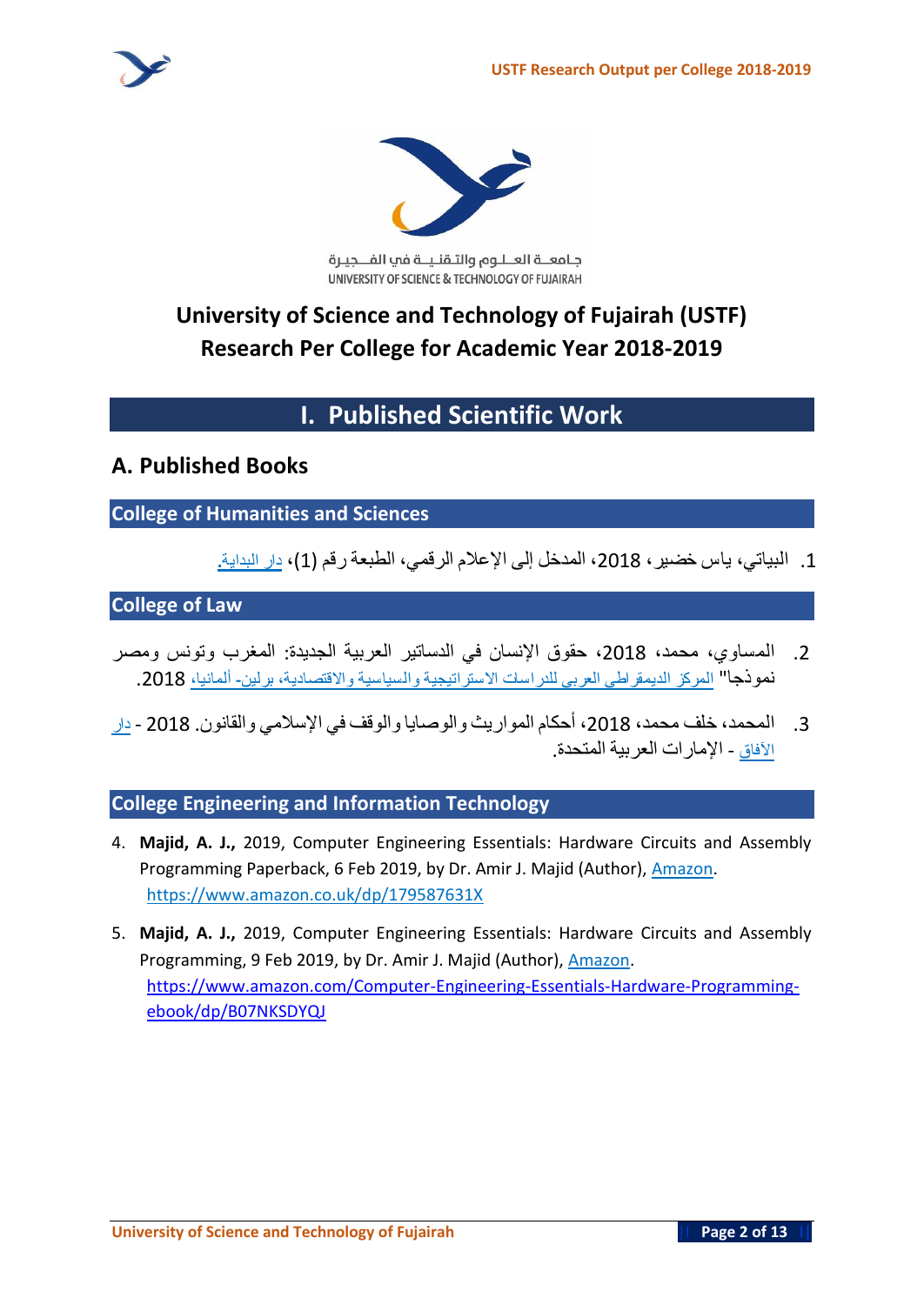

## **B. Published Book Chapters**

#### **College of Humanities and Sciences**

- 1. Alzaabi, M.; **Rizk, Z. E.;** and Mezher, T., 2018, Smart Cities in the Gulf Current States, Opportunities, and Challenges. Linking Smart Cities Concept to Energy-Water-Food Nexus: The Case of Masdar City in Abu Dhabi UAE. Editors: Samad, Wael A., Azar, Elie, Palgrave Macmillan. Nov 25th, 2018, ISBN 978-981-13-2010-1.
- 2. **Rashwan, O. A.,** 2019, Improving the Impact of CAS in Teaching & Learning Mathematics, Recent Trends on Multidisciplinary Research - Towards Holistic Solution for the Societal Well-Being. Editors Aqeel Khan and Hishan Shanker Snail. Chapter (2), 8-14.

#### **College of Law**

.3 **المساوي، محمد، ،**2018 **سؤال الحداثة في الفكر السياسي األوروبي الحديث** " **ضمن مؤلف جماعي بعنوان** "**سؤال التحديث السياسي في المنطقة المغاربية** : **العوائق والتحديات** " **تنسيق وتقديم محمد المساوي، مطبعة قرطبة، أكادير المغرب، ،**2018 **ص** 53

**College of Pharmacy and Health Sciences**

4. Hasan S., Al-Omar M.J., AlZubaidy H**., Al-Worafi Y.M.** (2019) Use of Medications in Arab Countries. In: Laher I. (eds) Handbook of Healthcare in the Arab World. Springer, Cham. [https://doi.org/10.1007/978-3-319-74365-3\\_91-1](https://doi.org/10.1007/978-3-319-74365-3_91-1)

## **C. Published Journal Articles**

#### **College of Business Administration**

- 1. Fernandez, A. I., Lara P. R., Ugalde, M. C., and **Sisodia, G.** S. (2018). Distinctive competencies and competency-based management in regulated sectors. A methodological proposal applied to the pharmaceutical retail sector in Spain. Journal of Retailing and Consumer Services. 42, 29-36.
- 2. Venugopalan, M., **Sisodia, G.,** S. and Murale, P. (2018). Business Relational Capital and Firm Performance: An Insight from Indian Textile Industry. International Journal of Learning and Intellectual Capital. 15(4), 341-362.

#### **College Dentistry**

3. **Abuhijleh, E., Al Taki, A., Varma, S., Warreth, A., and Al Sharqi, S. M.,** 2018, Clinical Practice Guidelines: Guidelines for Elective First Permanent Molar Extraction. Acta Scientific Dental Sciences 2(11), 151-152.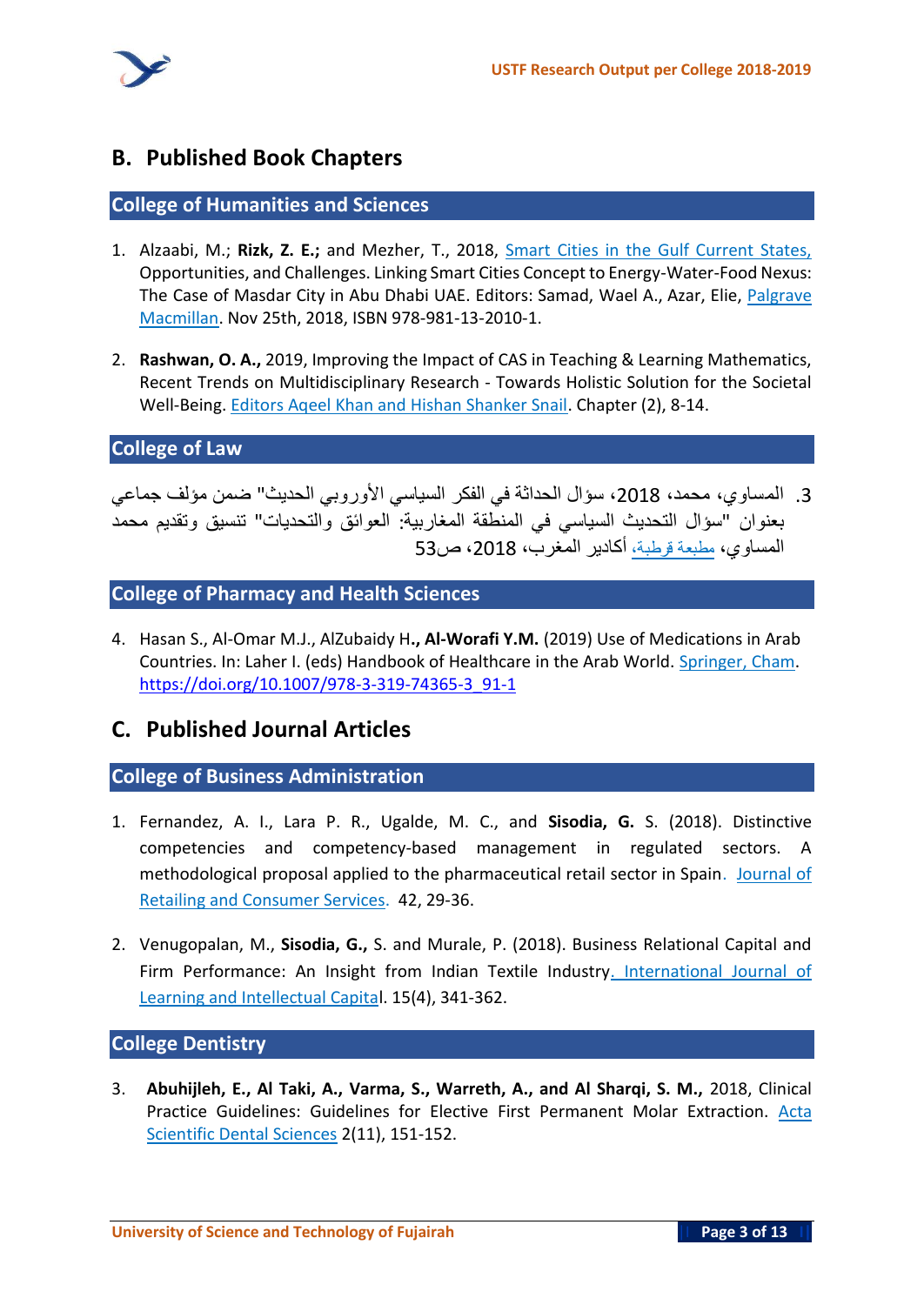

- 4. **Abuhijleh, E., Al Taki, A., and Rahhal, A.,** 2019, The Cephalometric Norms of Various Ethnicities and their Significance. Acta Scientific Dental Sciences 3(8), <https://actascientific.com/ASDS/pdf/ASDS-03-0587.pdf>
- 5. **Abdulhadi, W., Ibieyou, N., AL khalili, A., Alhaj ali, D., and Al Ahmed, O., 2018,** The sealability of a single-cone root canal obturation method. International prospective register of systematic reviews. NHS International Institute for Health Research. [http://www.crd.york.ac.uk/PROSPERO/display\\_record.php?ID=CRD42018108005](http://www.crd.york.ac.uk/PROSPERO/display_record.php?ID=CRD42018108005)
- 6. **Sudhir, V.** R., Biju, T., Ramesh, A., Ergieg, S., Abou Fanas, S., Desai, V., Mohammed, A. A., Ahmed, M. A., 2018, Effect of Hyaluronic Acid added to Suture Material and its Relationship with Bacterial Colonization. A vitro Study. Journal of International Society of Preventive and Community Dentistry, Sept-Oct 2018, 8(5), 391-395.
- 7. **Sudhir, V. R., Thomas, S**., **Al Radaideh, A., Ergieg, S. M.,** Fayez, E., Malik, L., 2019, The Impact of Background Music in Reducing Stress During Preclinical Dental Laboratories. Journal of International Society of Preventive and Community Dentistry, Jan-Feb 2019, 9(1), 77-82.
- 8. **Ergieg, S. M.,** Rashwan, O. A., and Al Shammar, M. A., 2019, Knowledge and Attitude of Parents from Fujairah, UAE about Emergency Management of Dental Trauma-A Questionnaire based Study. Adv Dent & Oral Health 10(4), ADOH.MS.ID.555791. DOI: [10.19080/ADOH.2019.10.555791.](http://dx.doi.org/10.19080/ADOH.2019.10.555791)
- 9. **Alsaegh, M. A.,** Altaie, A. M., Zhu, S. R., 2019, Expression of keratin 15 in dentigerous cyst, odontogenic keratocyst, and ameloblastoma. Mol Clin Oncol. 2019 10(3):377-381.
- 10. **Alsaegh, M. A.,** Altaie, A. M., & Zhu, S. (2019). p63 expression and its relation to epithelial cells proliferation in dentigerous cyst, odontogenic keratocyst, and ameloblastoma. Pathology & Oncology Research, 1-8. <https://link.springer.com/article/10.1007%2Fs12253-019-00680-7>
- 11. **Varma, S. R.;** Sherif, H.; Serafi, A.; Fanas, S. A.; Desai, V.; **Abuhijleh, E.; Al Radaidah, A.,** 2918, The antiplaque efficacy of two herbal-based toothpastes: A clinical intervention. J Int Soc Prevent Communit Dent 2018, 8, 21-7.
- 12. **Thomas, S.,** 2019, A Clinical study on circadian rhythm on aggressive periodontitis and its correlation with clinical parameters using ECLIA method. The Journal of Contemporary Dental Practice, 2019.
- 13. Alshayeb, M., **Mathew, A., Varma**, S., Elkaseh, A., Kuduruthullah, S., Ashekhi, A., & Habbal, A. W. A. (2019). Prevalence and distribution of oral mucosal lesions associated with tobacco use in patients visiting a dental school in Ajman. Onkologia i Radioterapia, 13(2), 27-33.
	- [https://www.oncologyradiotherapy.com](https://www.oncologyradiotherapy.com/abstract/prevalence-and-distribution-of-oral-mucosal-lesions-associated-with-tobacco-use-in-patients-visiting-a-dental-school-in--43916.html)
- 14. **Varma, S. R.**, Jaber, M., Aboufanas, S., **Thomas, S.,** Al Hujailan, R. G., & Al Qaoud, S. K. (2019). Evaluating tensile strengths of absorbable suture materials in herbal solutions: An In vitro study. Journal of International Oral Health, 11(3), 148.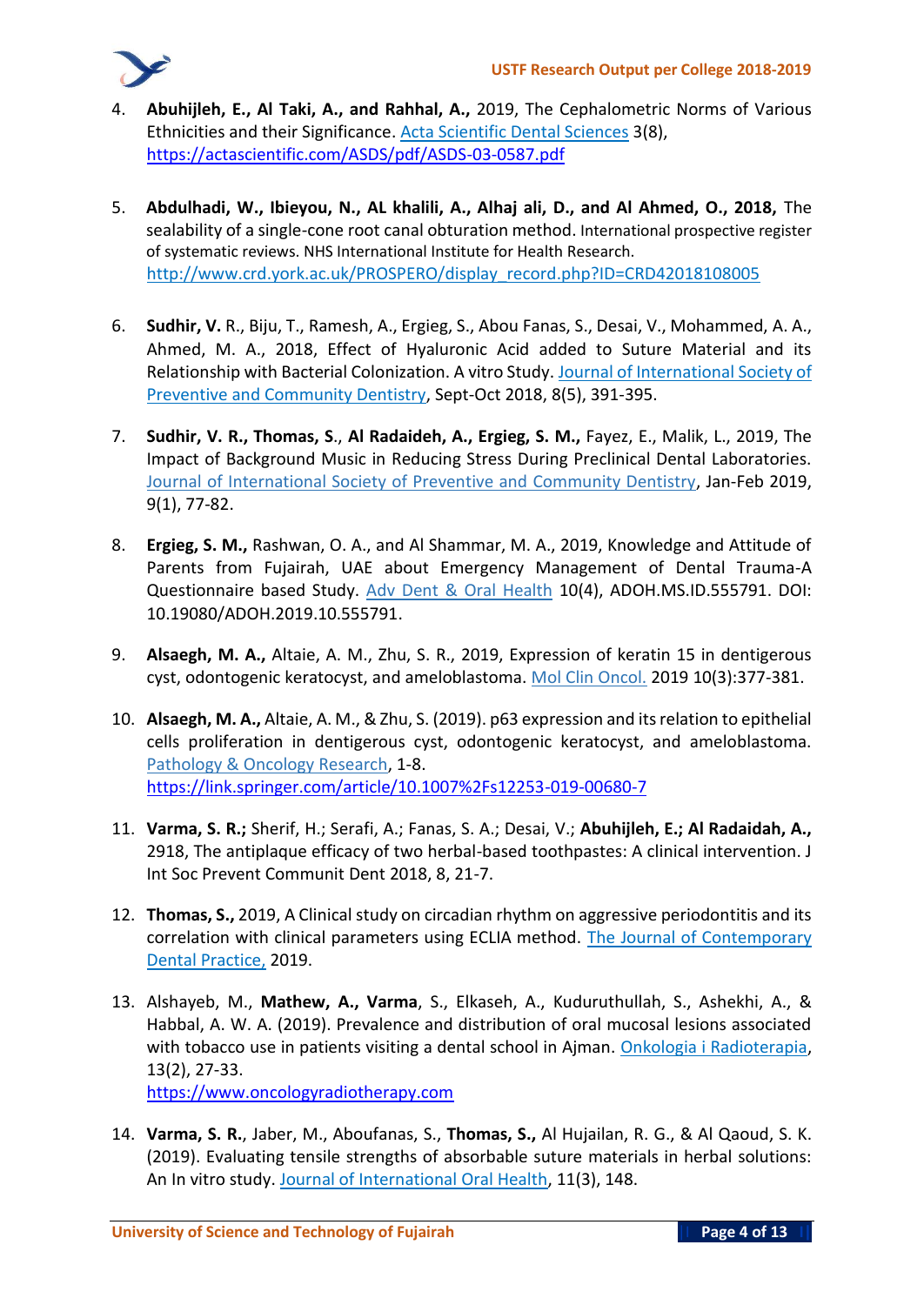

#### **College Engineering and Information Technology**

- 15. **Ali, L.,** 2019, Cyber Crimes A constant threat for the business sectors and its growth (A study of online banking sectors in GCC). The Journal of Developing Areas, Tennessee State University College of Business, Volume 53, Number 1, Winter 2019. 10.1353/jda.2019.0016, <https://muse.jhu.edu/article/702376>
- 16. **Salahat, M.,** & Wade, S. (2018). Soft Domain Driven Design for Information Systems Development. International Journal of Management and Applied Science (IJMAS), 4(9), 126-133. https://pure.hud.ac.uk/en/publications/soft-domain-driven-design-for-informationsystems-development-2

#### **College of Humanities and Sciences**

- 17. Sudhir, V. R., Thomas, S., **Al Radaideh, A.,** Ergieg, S. M., Fayez, E., Malik, L., 2019, The Impact of Background Music in Reducing Stress During Preclinical Dental Laboratories. Journal of International Society of Preventive and Community Dentistry, Jan-Feb 2019, 9(1), 77-82.
- 18. **Mathew, A.,** Ali, Z. M., Almadhani, G. Y., **Al Radeideh, A.,** Taleb. A. J., 2018, Comparison of canal transportation and centering ability of rotary I-Race and BT-Race systems using cone beam computed tomography: An in vitro study. World Journal of dentistry, 9(4), 297-303.
- 19. Ergieg, S. M., **Rashwan, O. A.,** and Al Shammar, M. A., 2019, Knowledge and Attitude of Parents from Fujairah, UAE about Emergency Management of Dental Trauma-A Questionnaire based Study. Adv Dent & Oral Health 10(4), ADOH.MS.ID.555791. DOI: [10.19080/ADOH.2019.10.555791.](http://dx.doi.org/10.19080/ADOH.2019.10.555791)
- .20 **عبد الرحمن، السيد محمد، ،**2018 **سوسيولوجيا الموت** : **دراسة لألبعاد االجتماعية والثقافية للموت في المجتمع السوداني. مجلة إضافات، مارس** 2019**م**.
- .21 **عبد الرحمن، السيد محمد، ،**2018 **اإلطار المفاهيمي والنظري للعنف في المجتمع**. **مجلة الحكمة للدراسات االجنماعية،** 2018**م**.

.22 **الكبيسي، عبد الحميد جاسم، ،**2019 **الحرف الميمي**. **مجلة وادي النيل للدراسات والبحوث اإلنسانية واالجتماعية، جامعة القاهرة، فرع الخرطوم، العدد** : **،**21 **يناير** 2019 **م**.

#### **College of Law**

23. Al Dalaien, B., 2019, The Impact of Islamic Banks on the Gross Domestic Product (GDP): An Empirical Study in Dubai". International Journal of Business and Management. Canadian Center of Science and Education. 14(4), ISSN 1833-3850.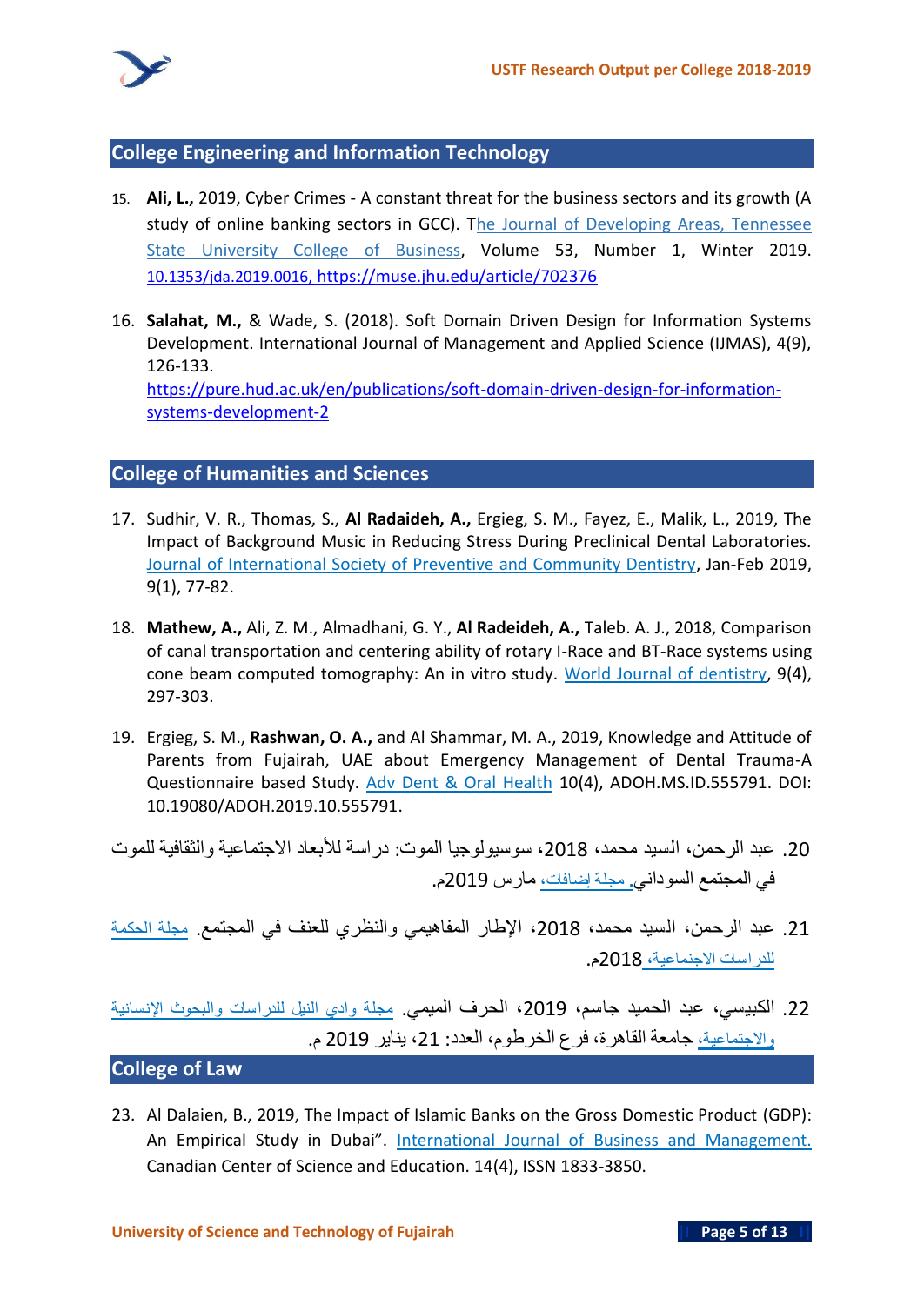- .24 **دهمش، أمين عبده محمد، ،**2018 **ازدراء األديان بين التجريم وحماية الحق في التعبير عن الرأي** . **دراسة مقارنة، مجلة األمن والقانون** - **أكاديمية شرطة دبي**
- .25 **عبد هللا، محمد حسن، ،**2018 **مشكالت الحماية القانونية لقواعد البيانات ، مجلة كلية القانون الكويتية العالمية ، السنة السادسة، العدد ،**4 **ديسمبر** 2018 **م**
- .26 **المحمد، خلف محمد ،**2019**، مقدار إرث المرأة مقارنا بإرث الرجل في الفقه االسالمي ، مجلة كلية الشريعة - جامعة القرآن الكريم والعلوم االسالمية،** 2019 **، العدد السابع**.
- .27 **الخالدي، إيناس خلف محمد، ،**2019 **نحو مدَّونةدوليةموحدة الخالقيات المح َّكمين في التحكيمالدولي – مجلة البحوث والدراسات االسالمية - مجلة علمية محكمة** -**جمهورية مصر العربية** -**العدد** 80 - **مارس**  2019**م**.
- .28 **الخالدي، إيناس خلف محمد، ،**2018 **مالمح النظام العالمي لتسوية منازعات التجارة االلكترونية باالتصال الحاسوبي المباشر** )**رؤية قانونية** ( **منشور على الموقع االلكتروني 2018 -platform.almanhal.com**

#### **College of Mass Communication**

- 29. **Abdulla, E.,** 2019, A Bilingual Dictionary of News and Current Affairs Language (forthcoming). **Fujairah Media & Culture Authority Printing Press.**
- 30. **Abdulla, E.,** 2018, The Intellectual's Resources in Making Culture. **1 st Fujairah Cultural Forum,** organized by Fujairah Media & Culture Authority. Zaid Sports Complex, Fujairah, United Arab Emirates.

## **College of Pharmacy and Health Sciences**

- 31. Ali, I., Rehman, J. U., Ullah, S., Imran, M., Javed, I**., El-Haj, B. M.,** ... & Shah, M. R. (2018). Preliminary investigation of novel tetra-tailed macrocycle amphiphile based nanovesicles for amphotericin B improved oral pharmacokinetics. Artificial cells, nanomedicine, and biotechnology, *46*(sup3), <https://doi.org/10.1080/21691401.2018.1536061>
- 32. **Qarawi, M. A.;** Farah, F. H.; **Mohamed, S. S.; El-Haj, B. M.,** 2019, A Review on Therapeutic Proteins: Stability Aspects and Clinical Implications. Int. Res. J. Pharm. 2019, 10 (2), 1-7.
- 33. Suliman, R. S.; Ali, H S.; Husayn, A.; **El-Haj, B. M.,** and Suliman, R., 2019, In vitro and in vivo Investigations of a Sudanese Honey in the Management of Dermatological Fungal Infections. Journal of Pharmaceutical Research International, 26(5), 1-9.
- 34. **Mohamed, S. S.;** & BALLAL, D., (2019). CARDIOVASCULAR RISK SCREENING SERVICES IN SUDANESE COMMUNITY PHARMACIES. Asian Journal of Pharmaceutical and Clinical Research, 12(7), 98-102[. https://doi.org/10.22159/ajpcr.2019.v12i7.31600](https://doi.org/10.22159/ajpcr.2019.v12i7.31600)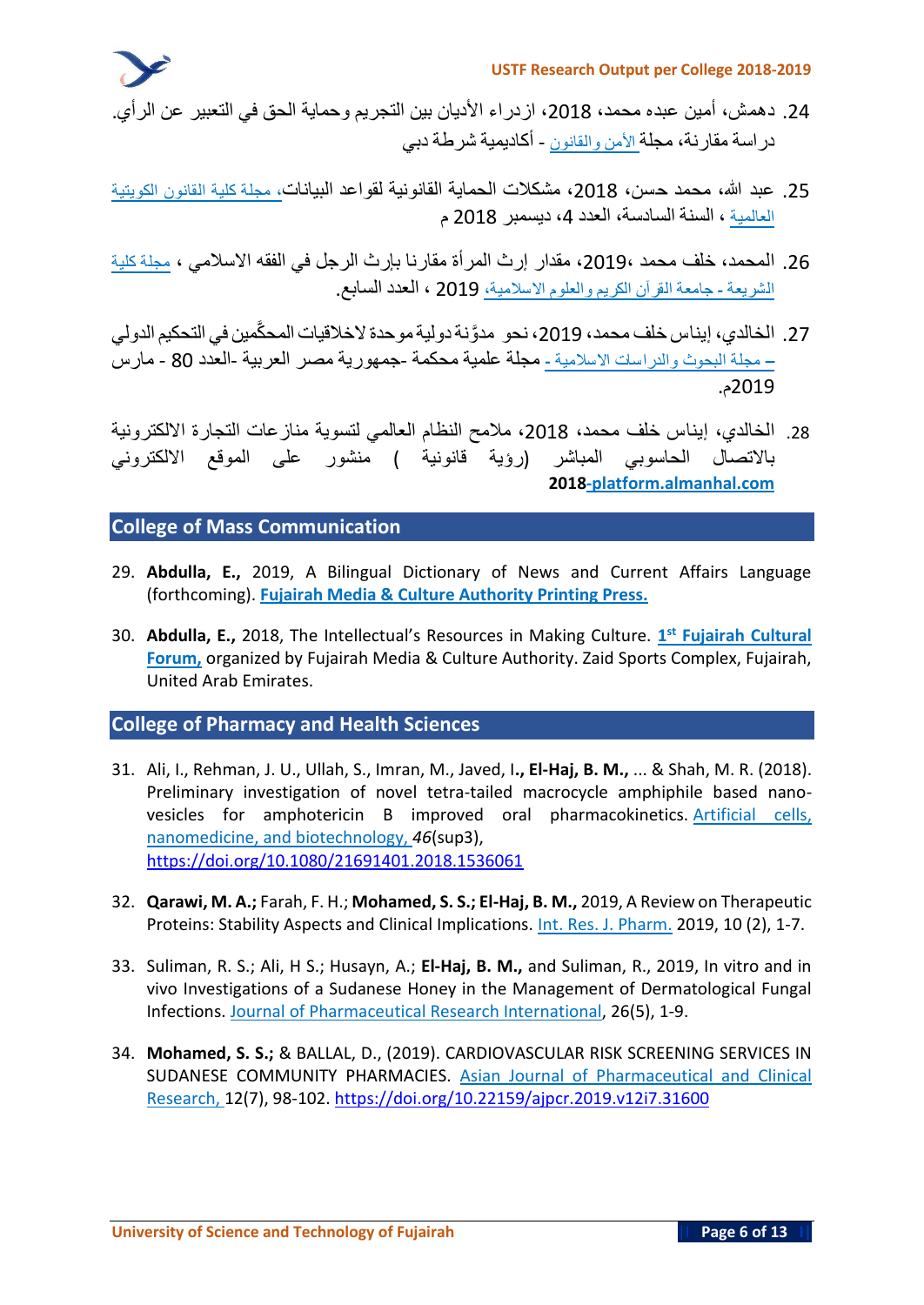

- 35. **Al-Worafi, Y.,** 2018, Evaluation of inhaler technique among patients with asthma and COPD in Yemen. Journal of Taibah University medical sciences, October 2018, 13(5), 488- 490.
- 36. **Al-Worafi, Y.,** 2018, Knowledge, attitude and practice of Yemeni physicians toward pharmacovigilance: a mixed method study. International Journal of Pharmacy and Pharmaceutical Sciences, 10(10), 74-77.
- 37. Choudhry, F. R.; **Al-Worafi, Y. M**.; Akram, B.; Ahmed, M. A.; ul Haq, M. A.; Khan, T. M.; Rehman, I. U.; Barki, N.; Munawar, K.; Kamal, A.; Kassab, Y. W.; Bakrin, F. S., and Golden K. J., 2018, Factor Structure of Urdu Version of the Flourishing Scale. Frontiers in Psychology, September 2018, 9, Article 1513. doi: 10.3389/fpsyg.2018.01513
- 38. **Al-Worafi, Y**., 2018, Dispensing Errors Observed by Community Pharmacy Dispensers in Ibb-Yemen. Asian J Pharm Clin Res, 11(11), 478-481.
- 39. Bakhadher, W. S.; Bajafar, S.; Alshayban, D.; Sales, I**.; Al-Worafi, Y.;** Wajid, S.; Salmeen Babelghaith, S.; Mahmoud, M, 2018, Adverse effects and temporomandibular joint disorder associated with Khat chewing: a prospective study. Biomedical Research, 29(21), 3824-3828.
- 40. Sultan M Alshahrani, S.; Khaled M Alakhali, K.; **and Al-Worafi, Y.**, 2019, Medication errors in a health care facility in southern Saudi Arabia. Tropical Journal of Pharmaceutical Research, 18(5), 1119-1122.
- 41. Kouider, D. A. R., Hassan, N. A. G., & **Al-Worafi, Y. M**. (2019). A study investigating the association between vitamin D and depression among university students in 39 countries. Biomedical Research. ISSN: 0976-1683, 6, 2019. [https://www.biomedres.info/biomedical-research/](https://www.biomedres.info/biomedical-research/a-study-investigating-the-association-between-vitamin-d-and-depressionamong-university-students-in-39-countries-11512.html)
- 42. **Al-Worafi, Y. M**., Alseragi, W. M., & Mahmoud, M. A. (2019). Competency of Metered-Dose Inhaler Use Among Community Pharmacy Dispensers in Ibb, Yemen: A Simulation Method Study. LATIN AMERICAN JOURNAL OF PHARMACY, 38(3), 489-494. http://www.latamjpharm.org/resumenes/38/3/LAJOP 38 3 1 10.pdf
- 43. **Al-Worafi, Y. M.,** Alseragi, W. M., Seng, L. K., Kassab, Y. W., Yeoh, S. F., Chiau, L., ... & Husain, K. (2018). Dispensing Errors in Community Pharmacies: A Prospective Study in Sana'a, Yemen. Archives of Pharmacy Practice, 1, 1. [https://www.researchgate.net/profile/Yaser\\_Al-Worafi](https://www.researchgate.net/profile/Yaser_Al-Worafi/publication/339587173_Dispensing_Errors_in_Community_Pharmacies_A_Prospective_Study_in_Sana)
- 44. **Shandal, I. M. A.; Mohamed, S. S;** Qarawi, M. A., 2018, Pharmacognosy and new trends of B. Pharm syllabi. Int J Curr Pharm Res., 10(6), 25-29.
- 45. Ong, T. H., Chitra, E**., Ramamurthy, S.,** Ling, C. C. S., Ambu, S. P., & Davamani, F. (2019). Cationic chitosan-propolis nanoparticles alter the zeta potential of S. epidermidis, inhibit biofilm formation by modulating gene expression and exhibit synergism with antibiotics. PloS one, 14(2), e0213079.

<https://journals.plos.org/plosone/article?id=10.1371/journal.pone.0213079>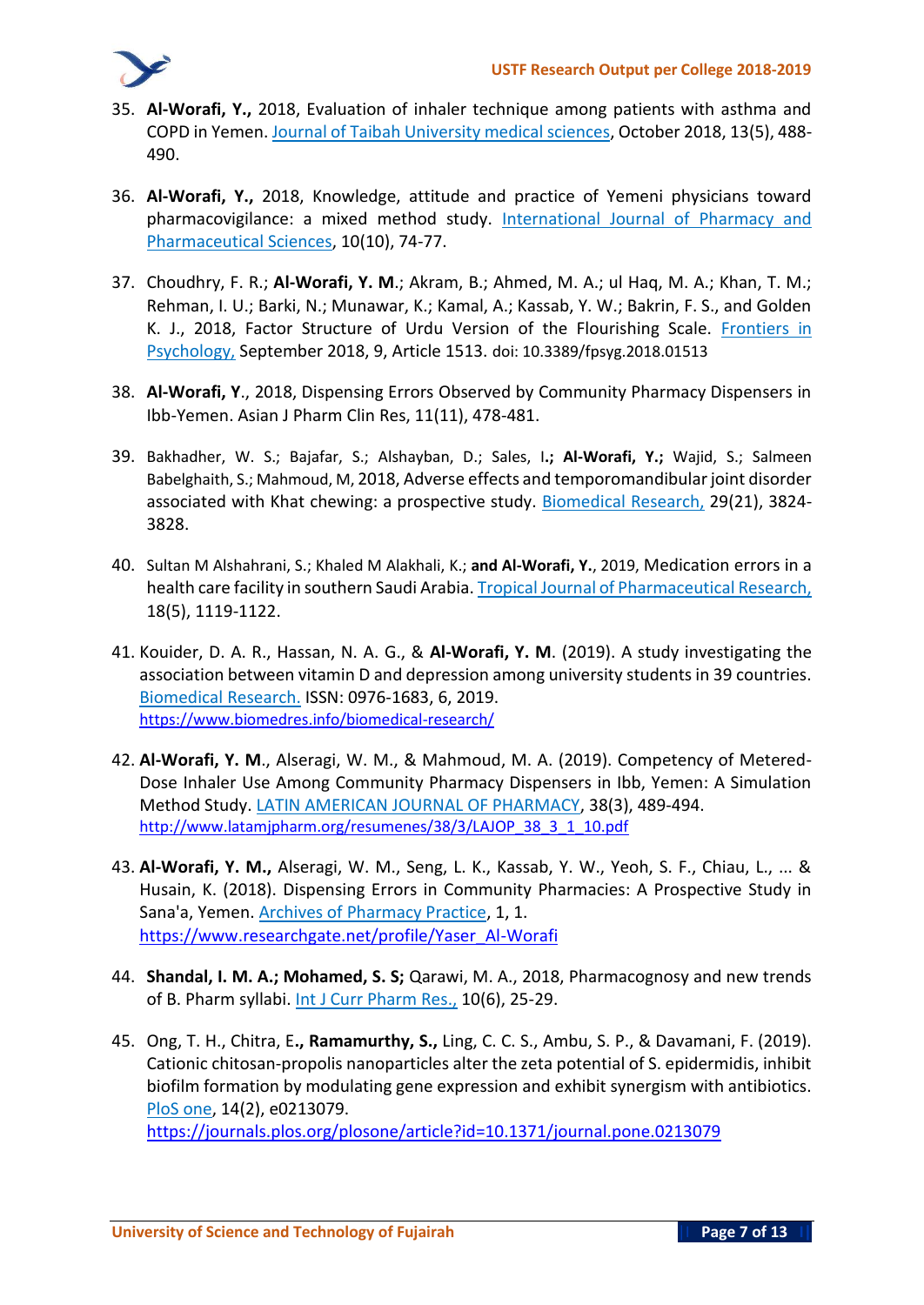

46. Ramamurthy, S., Er, H. M., Devi Nadarajah, V., & Radhakrishnan, A. K. (2019). Medical students' orientation toward lifelong learning in an outcome-based curriculum and the lessons learnt. Medical teacher, 1-6. <https://www.tandfonline.com/doi/abs/10.1080/0142159X.2019.1646894>

## **D. Published Articles in Conference Proceedings**

#### **College of Business Administration**

1. **Ibanez, A.,** 2019, International Competency Based Curricula: common competencies for higher education students across 3 continents: Europe, America and Asia. NIBS International Conference, Harbin, China.

#### **College Engineering and Information Technology**

- 2. Jamel, D., Tarique, M.; and Islam, R., XXXX, Voice Features Analysis for Early Detection of Voice Disability in Children", The IEEE International Conference on Signal Processing and Information Technology, Louisville, KY, USA, USA Louisville, KY, USA, USA.
- 3. **Ali, L.,** & Farooq, A. (2019, May). Sustainability in Supply Chain Management across the Private Sector of UAE. In Proceedings of the 2019 International Conference on Management Science and Industrial Engineering (pp. 9-13).
- 4. **Ali, L., & Salahat, M.** (2019, June). E-Accessibility Evaluation of UAE Governmental Websites: Findings and Implications. In Proceedings of the 2019 3rd International Conference on E-commerce, E-Business and E-Government (pp. 34-39).
- 5. Taib, D., **Tarique, M., & Islam, R.** (2018, December). Voice feature analysis for early detection of voice disability in children. In 2018 IEEE International Symposium on Signal Processing and Information Technology (ISSPIT) (pp. 12-17). IEEE.

#### **College of Pharmacy and Health Sciences**

6. **I. M. Abu-Al-Futuh,** Voice Features Analysis for Early Detection of Voice Disability in Children", International Conference and Exhibition on : "Herbalism and Pharmacognosy". 2019.

#### **College of Humanities and Sciences**

.7 **المطالقة، فيصل ابراهيم** )2018(**، أثر البطالة والفقر على السلوك اإلرهابي من وجهة نظر األكاديميين األردنيين** . **ورقة بحث علمية قدمت في المؤتمر الدولي األول**: **التطرف واالرهاب وآثارهما على التنمية الشاملة، من ،**2018/10/25-24 **جامعة العقبة للتكنولوجيا، العقبة، المملكة االردنية الهاشمية.**

8. Udjaja, Y., Indrianti, Y**., Rashwan, O. A.,** & Widhoyoko, S. A. (2018, October). Designing website e-learning based on integration of technology enhance learning and human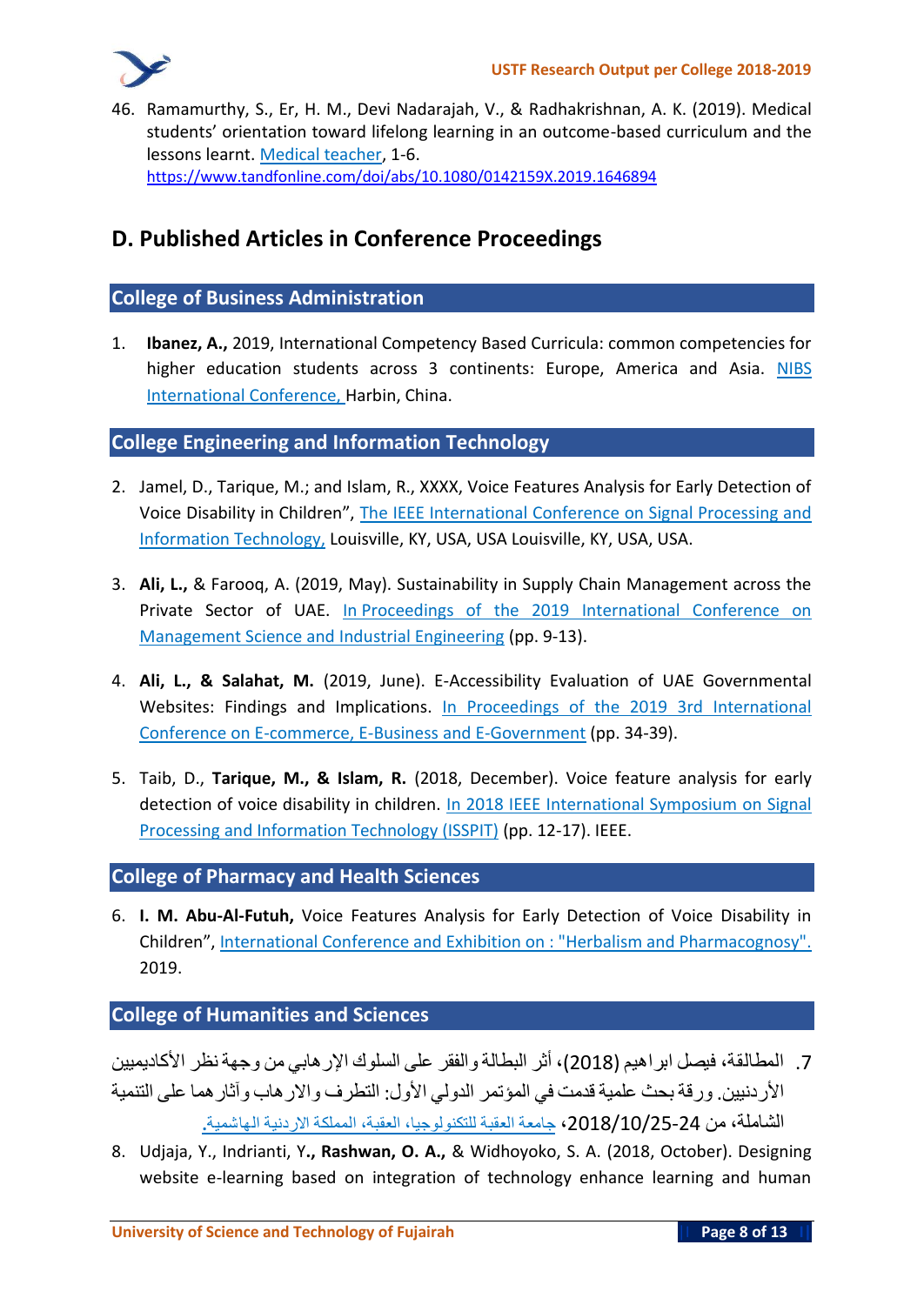

computer interaction. In 2018 2nd International conference on informatics and computational sciences (ICICoS) (pp. 206-212). IEEE. <https://ieeexplore.ieee.org/abstract/document/8621792>

## **College of Law**

- .9 **الخالدي، إيناس خلف محمد، ،**2019 **نحو مدَّونة دولية موحدة الخالقيات المح َّكمين في التحكيم الدولي –مجلة البحوث والدراسات االسالمية** - **مجلة علمية محكمة** -**جمهورية مصر العربية** -**العدد** 80 - **مارس** 2019**م**.
- .10 **الخالدي، إيناس خلف محمد، ،**2019 **أثر إنفاذ االتفاقية الدولية لحقوق االشخاص ذوي االعاقة في نصوص القانون االتحادي لحقوق المعاقين**/**مؤتمر الشارقة الدولي االول لذوي االعاقة /جامعة الشارقة** -4 /6**فبراير** /2019**الشارقة**-**االمارات العربية**
- .11 **الخالدي، إيناس خلف محمد، ،**2019 **حوكمة مناهج العلوم القانوني ة في الجامعات االماراتية** )**جامعة عجمان نموذجا**(/**المؤتمر العربي الدولي لضمان جودة التعليم العالي** 2019/4/11-9/ **بيروت** -**الجامعة اللبنانية**

## **College of Mass Communication**

12. **Adam, Y.**; and Masri, B., 2019, The Role of Mass Media in Instigating Hatred and Violence: The RTLM Radio, Rwanda as Model. Arbeel, Iraq, University of Salah El Deen Conference Paper, 25-28 March 2019.

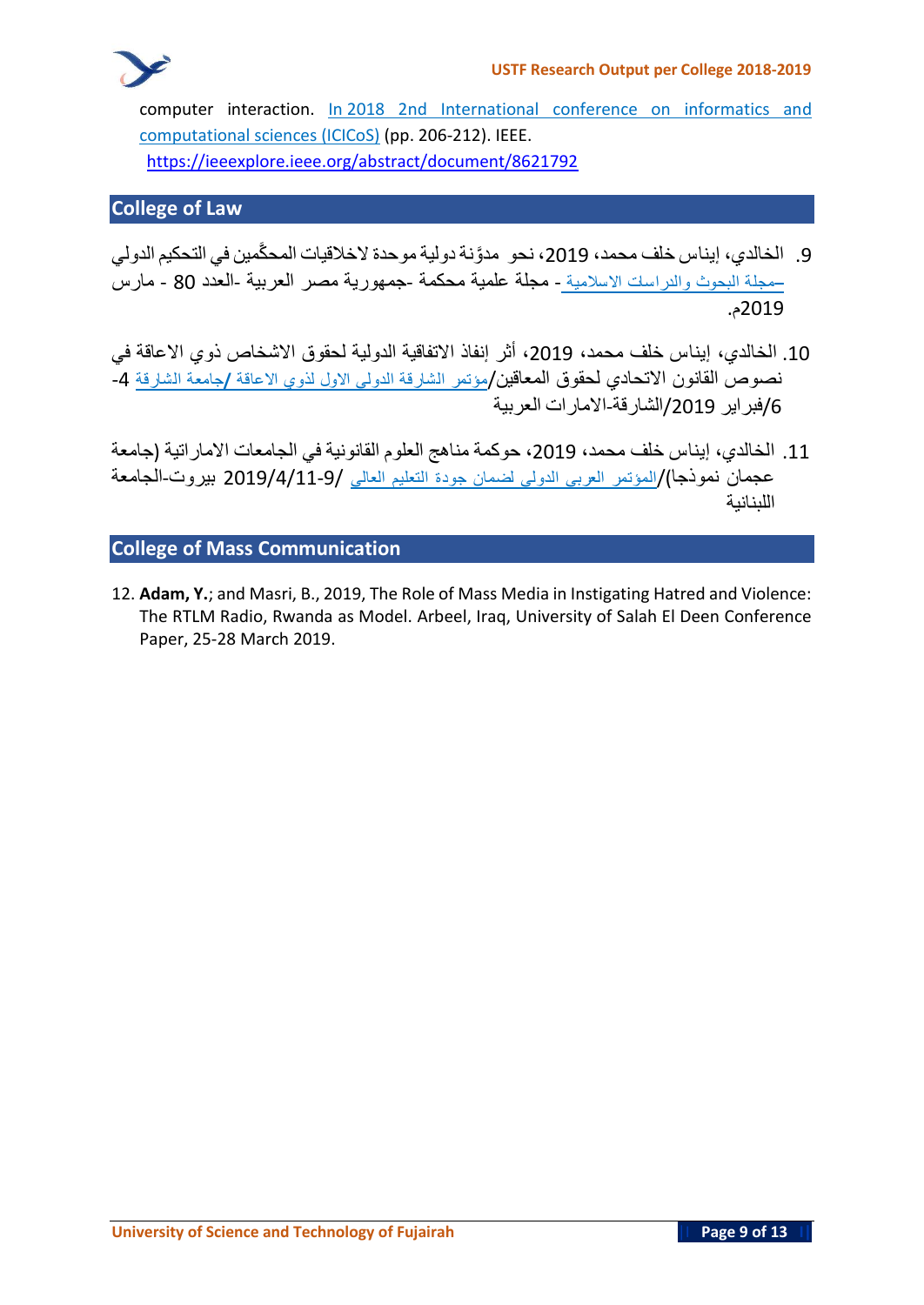

# **II. Scientific Work Accepted for Publication**

## **A. Books Accepted for Publication**

#### **College of Humanities and Sciences**

1. Alsharhan, A. S., and **Rizk, Z. S.,** 2018, Water Resources Water Resources and Integrated Management in the United Arab Emirates. Book accepted for publication by Springer.

#### **College of Pharmacy and Health Sciences**

2. **Al-Worafi, Y. M.** (Ed.). (2019). Drug Safety in Developing Countries: Achievements and Challenges. Academic Press, imprint of Elsevier.

## **B. Book Chapters Accepted for Publication**

#### **College Dentistry**

1. Ergieg, S. M., 2019, Tooth eruption and developmental dental hard tissue anomalies: Compendium on oral health of children around the world; Edited by: Morenike ukpong.

## **C. Journal Articles Accepted for Publication**

#### **College of Business Administration**

- 1. **Zain Elabdin, A.,** 2019, Exploring the Relationship between Perceived Organizational Justice, Perceived Supervisor Support (PSS) and Turnover Intention in the KSA Context. International Journal of Business and Economic Development.
- 2. Venugopalan, M., **Sisodia, G.,** & Vandana, S., 2018, Social Influence on Career Choice Decisions of Business School Graduates in India- An Exploratory. Int. J. of Management Concepts and Philosophy.
- 3. Robert, F., C., **Sisodia. G.,** & Gopalan, S. (2018). A critical review on the utilization of storage and Demand response for the implementation of renewable energy Microgrids. Sustainable Cities and Society.
- 4. **Sisodia, G. S., Ibanez, A.,** & Venugopalan, M. (2019). The economic uncertainty via coups on Fijian economic growth: modelling the effect over varying sample sizes and periods. International Journal of Economic Policy in Emerging Economies, *12*(6), 578-605.

#### **College Dentistry**

5. **Al- Shekhli, A. A., Al-Aubi, I. A.,** 2019, Beverages immersion effect on compomer and giomer microhardness. JIDMR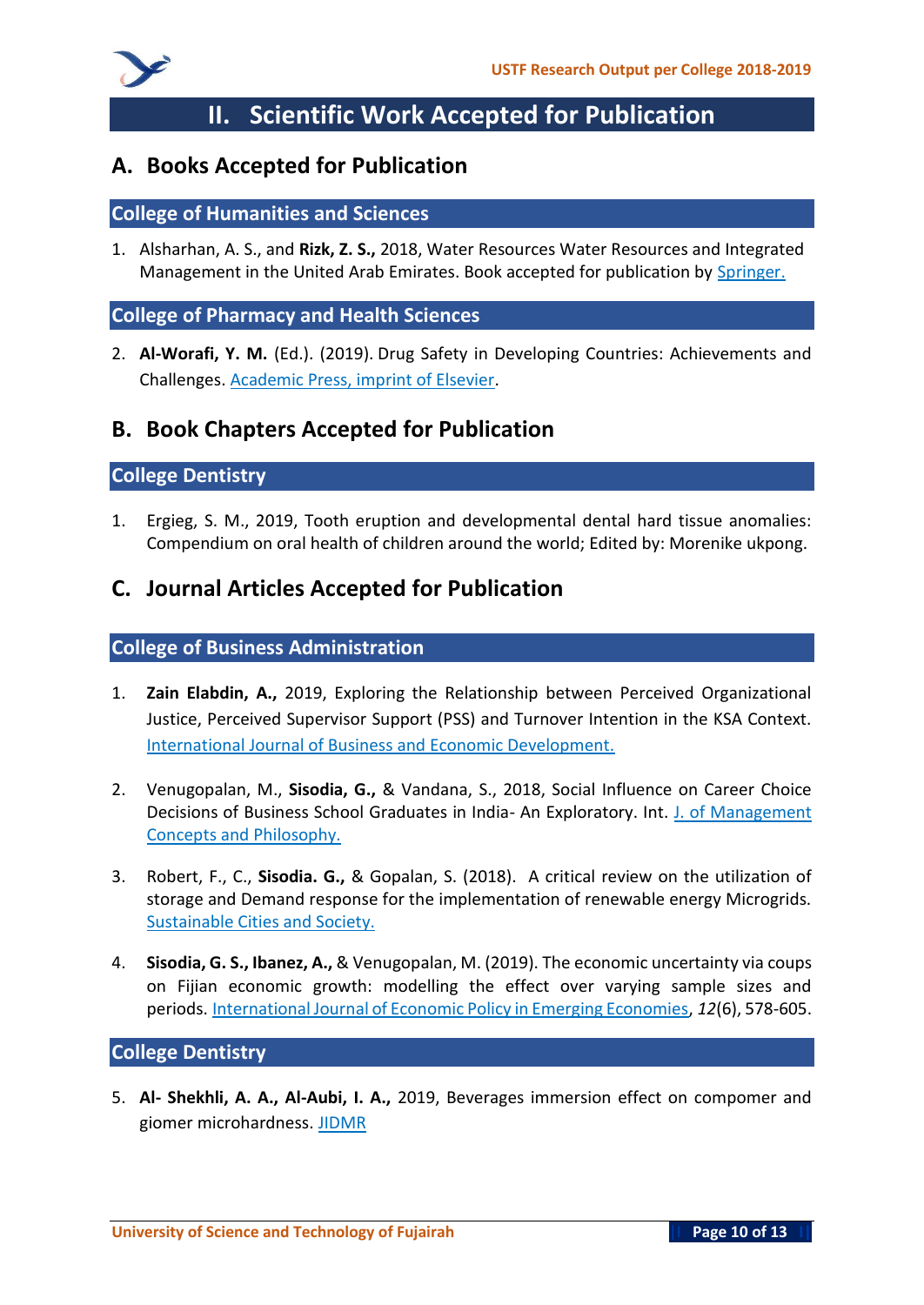

- 6. **Al- Shekhli, A. A., Al-Aubi, I. A.,** 2019, Compressive strength evaluation of giomer and compomer storage in different media. JIDMR
- 7. Alsaegh, M. A., Altaie, A. M., Zhu, S. R., 2019, p63 expression and its relation to epithelial cells proliferation in dentigerous cyst, odontogenic keratocyst, and ameloblastoma. Pathol Oncol Res. DOI: 10.1007/s12253-019-00680-7.
- 8. Mathew A., Prabhu, M. N., Menon, P. K., Radeideh, A., Varma, Thomas, S. S., Varughese, N., 2019, A Clinical Study on the Circadian Rhythm of Salivary Cortisol on Aggressive Periodontitis and Its Correlation with Clinical Parameters Using Electrochemiluminescence Immunoassay Method. The Journal of Contemporary Dental Practice (2019): 10.5005/jp-journals-0000-0000.
- 9. **Sudhir V,** Mohamed J, Salim AF, Sam T, Vijay D, Roba A.H, Shaikha K (2019). The effect of herbal solutions on the tensile strengths of absorbable sutures: An In-vitro study. Journal of Intl Or H. April 2019 (Accepted for Publication).
- 10. **Thomas, S. & Al Radaideh, A.** (2019). Study on Lip Prints-To Estimate the Reliability as a Personal Identification Method. World Journal of Dentistry. Jun 2019, 10(3), <https://www.wjoud.com/doi/WJOUD/pdf/10.5005/jp-journals-10015-1629>
- 11. **Mathew A.;** Prabhu M.N.; P.K Menon; Ahmed R.; Sudhir V.; Shibu T.; Nisha V.; Ghada M.S. H., 2019, An In-vitro study on circadian rhythm on aggressive periodontitis and its correlation with clinical parameters using ECLIA method. Journal of Contemp Dent Practice. April 2019 (Accepted for Publication).
- 12. **Abuhijleh, E., Warreth, A.**, Qawadi, M., Abdulrida, E., **Radaideh, A.,** Al Taki, A., ... & **Varma, S.** (2019). Mandibular Gonial Angle Measurement as a Predictor of Gender-A Digital Panoramic Study. The Open Dentistry Journal,

## **College of Pharmacy and Health Sciences**

13. Choudhry, F. R., Munawar, K., Akram, B**., Al-Worafi, Y. M**., Bakrin, F. S., Tey, L. Y., ... & Kamal, A. (2019). Xylophagia: a meta-synthesis of the literature. Mental Health Review Journal.

#### **College Engineering and Information Technology**

- 14. **Ali, L.,** 2019, E-Accessibility Evaluation of UAE Governmental Websites: Findings and Implications ICEEG 2019 INSEEC Business School, Lyon Campus, France – June 19-21, 2019. <http://www.iceeg.org/>
- 15. **Ali, L.,** 2019, Sustainability in Supply Chain Management across the Private Sector of UAE MSIE 2019: 2019 International Conference on Management Science and Industrial Engineering -May 24-26 2019 Phuket, Thailand.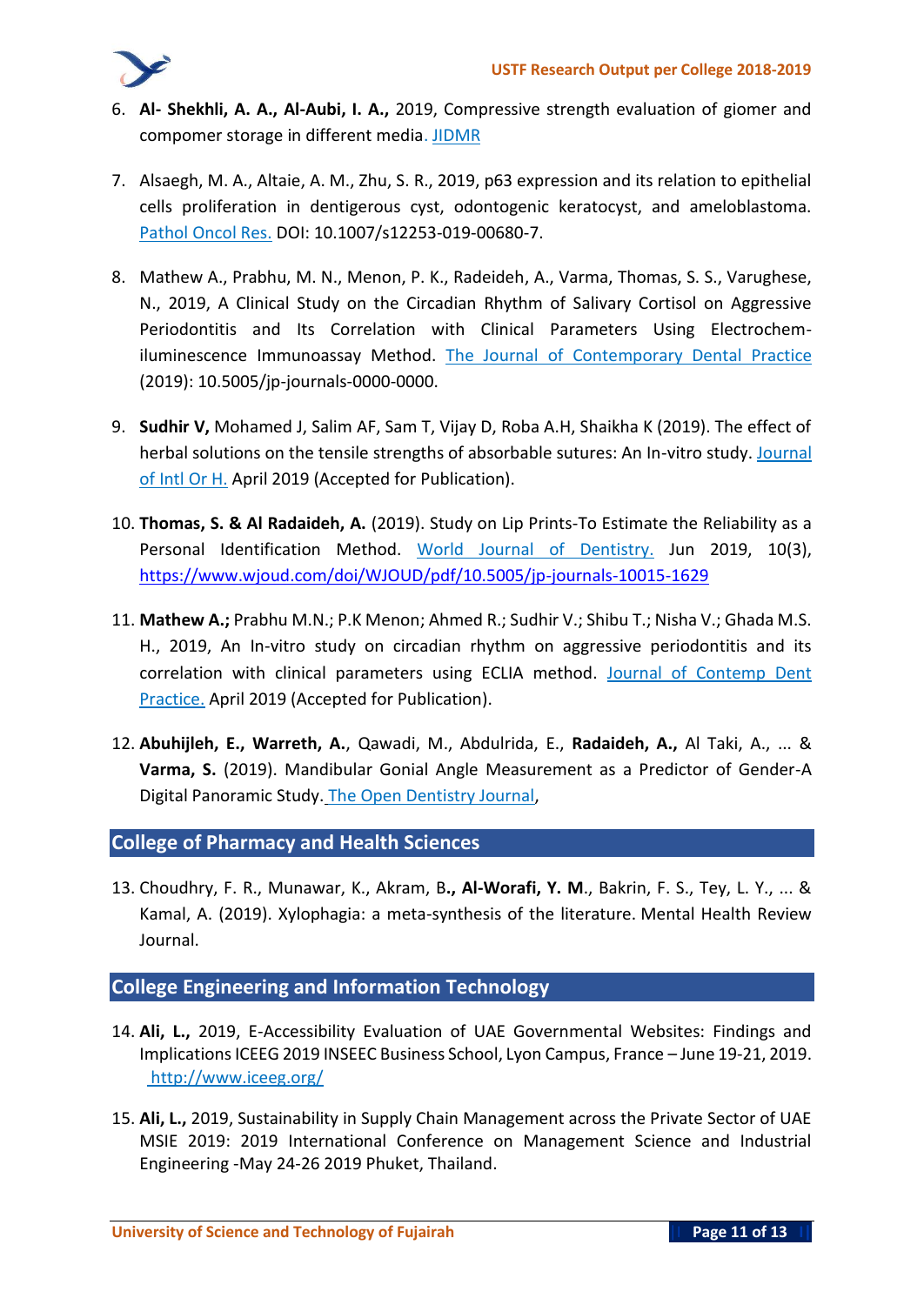

- 16. Majid, A. J. SCENARIOS OF LIFETIME EXTENSION ALGORITHMS FOR WIRELESS AD HOC NETWORKS. International Journal of Computer Networks & Communications (IJCNC).
- 17. Majid, A. J. Lifetime algorithm of Ad Hoc Network Scenarios. International Journal of Physical Research.

**College of Humanities and Sciences**

- 18. Mathew A., Prabhu, M. N., Menon, P. K., **Radeideh, A.,** Varma, Thomas, S. S., Varughese, N., 2019, A Clinical Study on the Circadian Rhythm of Salivary Cortisol on Aggressive Periodontitis and Its Correlation with Clinical Parameters Using Electrochemiluminescence Immunoassay Method. The Journal of Contemporary Dental Practice (2019): 10.5005/jp-journals-0000-0000.
- 19. **Rashwan, O. A.,** 2019, Knowledge and Attitude of Parents from Fujairah, UAE about Emergency Management of Dental Trauma- A questionnaire based study, Suleiman Ergieg, Rashwan OA and Al Shammar MA, Advances in Dentistry & Oral Health (ADOH), 2019; 10(4), 555791.
- 20. **Thomas, S. & Al Radaideh, A.** (2019). Study on Lip Prints-To Estimate the Reliability as a Personal Identification Method. World Journal of Dentistry. Jun 2019, 10(3), <https://www.wjoud.com/doi/WJOUD/pdf/10.5005/jp-journals-10015-1629>

.21 **المطالقة، فيصل ابراهيم، والمطالقة، صقر ابراهيم** )2018(**، العوامل االجتماعية المؤدية إلى تعاطي المخدرات من وجهة نظر الطالب الجامعي األردني، مؤتة للبحوث والدراسات، سلسلة العلوم االنسانية واالجتماعية** )**مقبول للنشر**(.

.22**البياتي، ياس خضيير، ،**2019 **االعالم الجديد واشيكاليات الوعي االجتماعي بالمتغيرات السيياسيية في الوطن العربية** )**رؤية مسيتقبلية**(**، مجلة بحوث العالقات العامة-الشيرق األوسيط، العدد ،**21 **أكتوبر**-**ديسيمبر** .2019

## **College of Law**

- .23**ربضي، عيسى غسان عبد هللا، ،**2019 **دور الدعوى المباشرة في المحافظة على حقوق الدائنين، دراسة للتشريعات االتحادية بدولة اإلمارات، مقبول للنشر ، مجلة دراسات، علوم الشريعة والقانون، الجامعة األردنية**  )**مقبول للنشر**(.
- .24**ربضي، عيسى غسان عبد هللا، ،2019 المسؤولية المدنية الناشئة عن االعتداء على معلومات البريد اإللكتروني، مجلة الشريعة والقانون، جامعة اإلمارات العربية، ،**2019 )**مقبول للنشر**(.
- .25**دهمش، أمين عبده محمد، ،**2018 **محاكمة المتهم الغائب دراسة مقارنة في القانون اإلمارات ي والمصري واليمني، بحث مقبول النشر في كلية القانون جامعة عجمان**
- **D. Conference Articles Accepted for Publication**